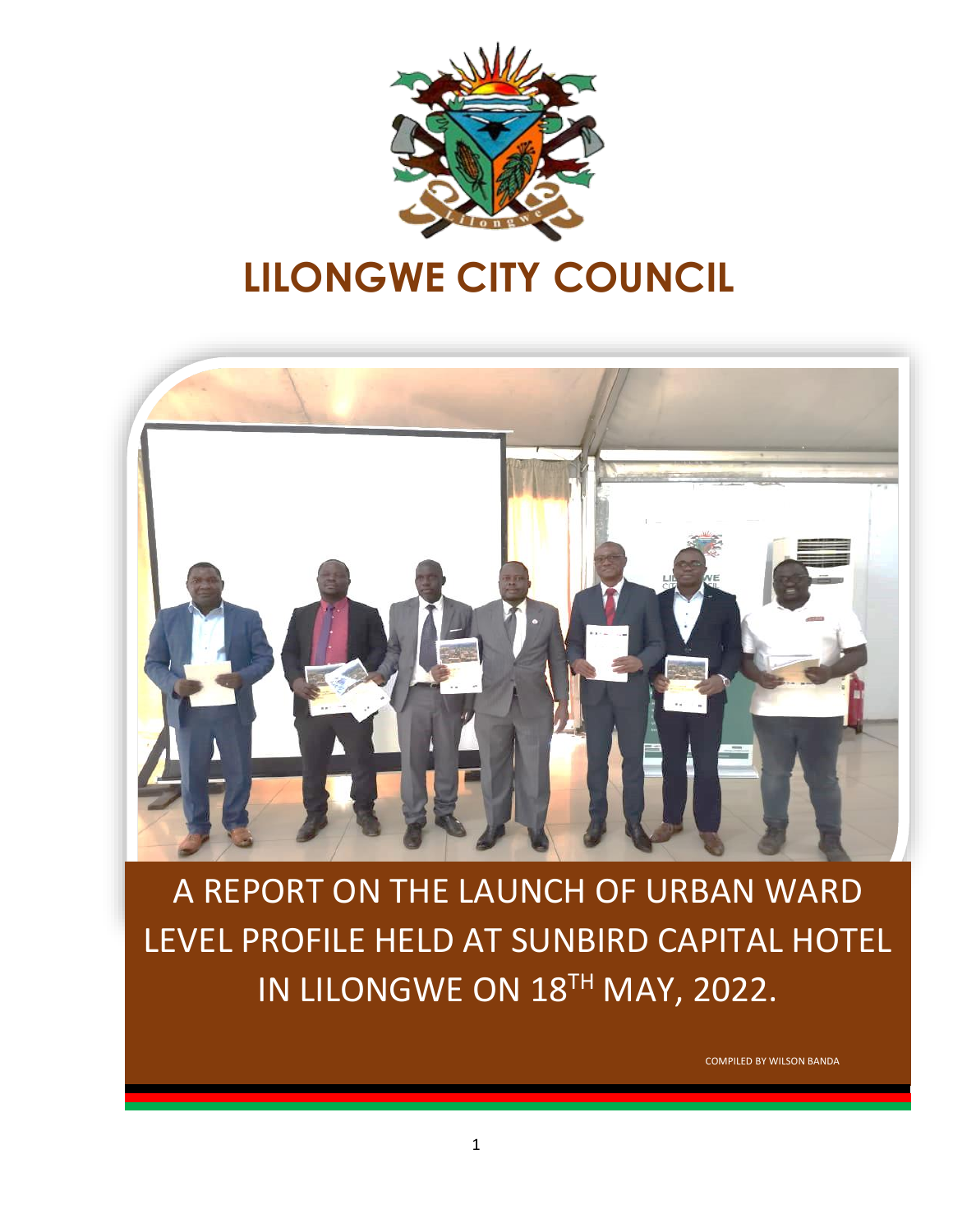### **PREFACE**

Our cities which are growing rapidly face several challenges, key among them is urban poverty characterized by, among others, poor housing, poor access to water and sanitation as well as unemployment (Lilongwe Urban Profile: Un-Habitat, 2011). The cities also face environmental challenges that in part are heightened by poor urban planning systems and environmental degradation just to mention two.

The Lilongwe Ward-level Urban profile is therefore an important developmental tool that sets out the key challenges faced by the city in areas of governance, Education, Health, Water, Local Economy, Youth Service, Housing and Shelter, Energy, Infrastructure, Utilities, Urban safety, Waste management, Disaster Risk Management and Climate change, Public Transport, Energy and Public Spaces and proposes the feasible solutions to the identified challenges.

Through a consultative process with city stakeholders, the city council has identified the priority actions to be carried out in support of efforts to achieve sustainable urban development and reduce urban poverty in Lilongwe city. The challenge is now to move forward to implement these priority actions that seek to improve the quality of life of all our citizens. I am, however, so optimistic that the central Government, all our development partners, and stakeholders will join hands with the Council to ensure that we all work towards achieving the identified priority actions.

Lilongwe City Council stands steadfast to redouble its efforts and ensure that more resources are allocated towards pro-poor activities in the city. The goal of ensuring sustainable urban development and poverty reduction cannot be achieved by the efforts of the central government and the city councils alone, more importantly, it will need the concerted efforts of all stakeholders involved in the development of Lilongwe including the private sector, civil society, political and community leaders, development partners, and city residents. Together, we can transform Lilongwe into an all times livable city and one that is sustainable and responsive to the needs of its citizens.

**Richard Banda MAYOR FOR LILONGWE CITY**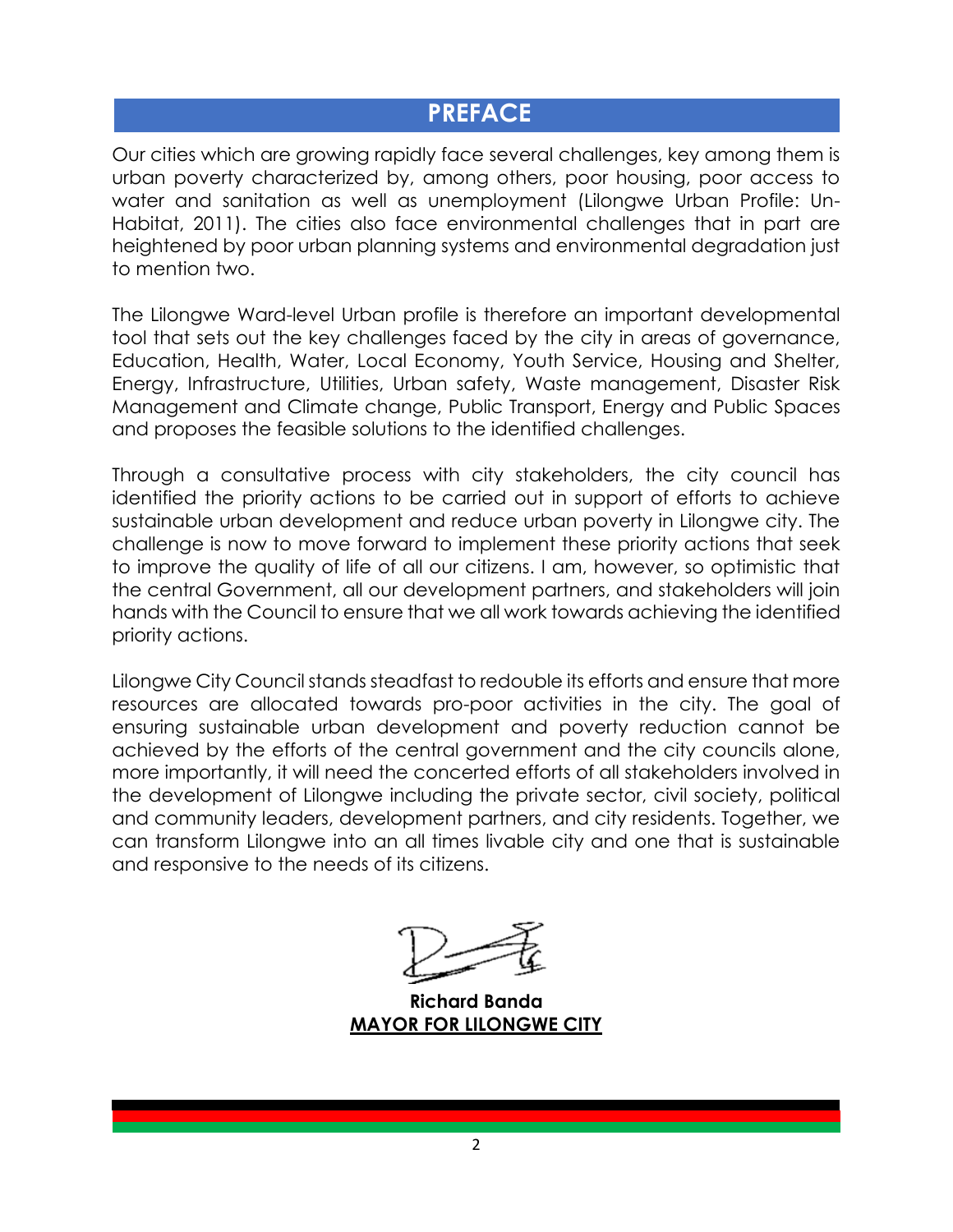### **FOREWORD**

This report presents what transpired during the launch of the Lilongwe Urban ward level profile launch. I wish to extend my gratitude to all participants and stakeholders for their contributions, patience, and hard work.

A special thank should go to CCJP, Tilitonse Foundation, European Union, OXPHAM, EU, and all for their efforts and full commitment to the preparation and the main event.

Lastly, I would like to gratefully acknowledge all those who participated in the Launch of the Urban Ward Level profile at all levels.

 $\mathcal{S}u$ l

**Vitto Mulula THE ACTING CHIEF EXECUTIVE OFFICER.**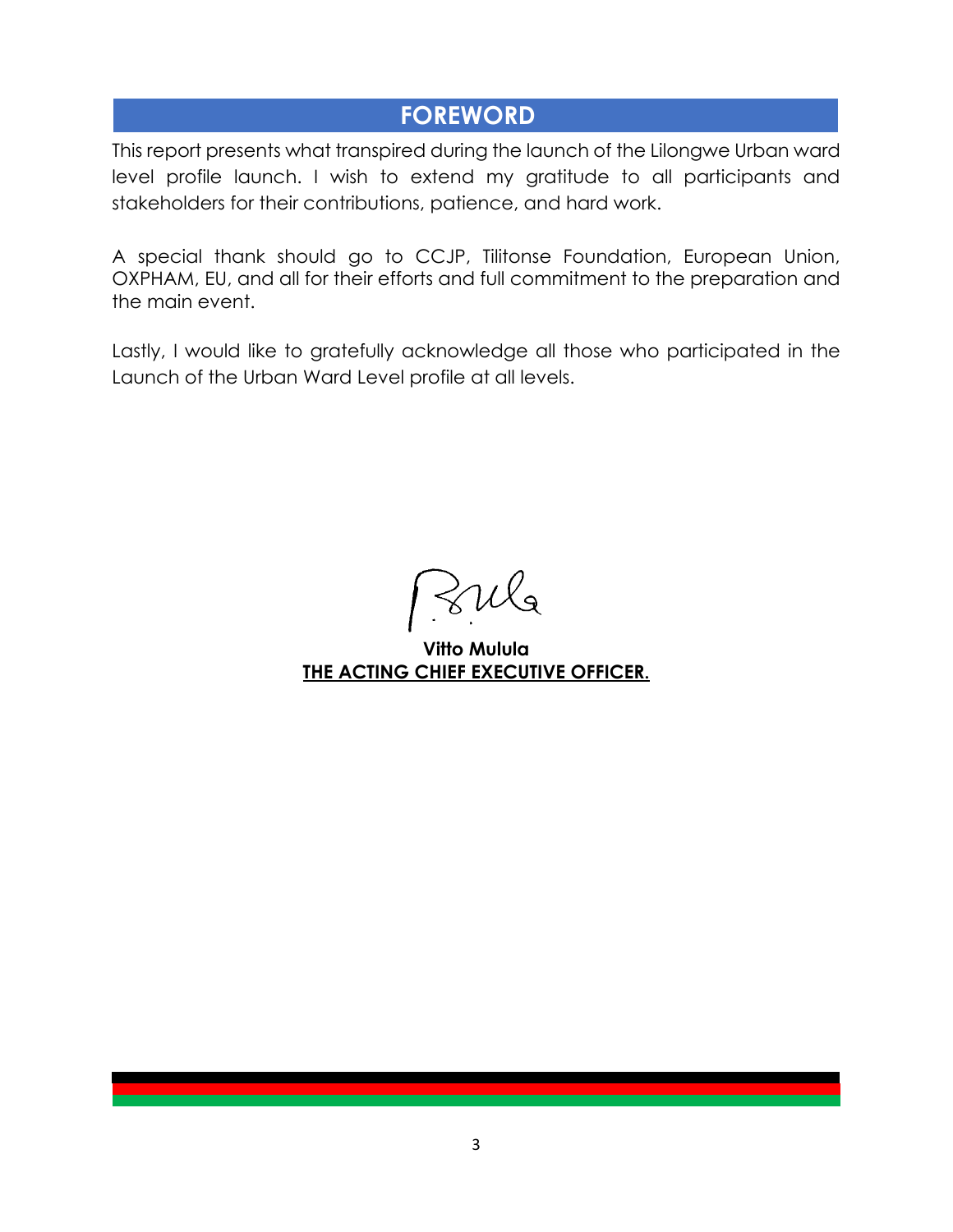# **TABLE OF CONTENT**

| <b>CHAPTER ONE: INTRODUCTION</b>           |  |
|--------------------------------------------|--|
|                                            |  |
|                                            |  |
| <b>CHAPTER TWO: THE LAUNCH PROCEEDINGS</b> |  |
|                                            |  |
|                                            |  |
|                                            |  |
|                                            |  |
|                                            |  |
|                                            |  |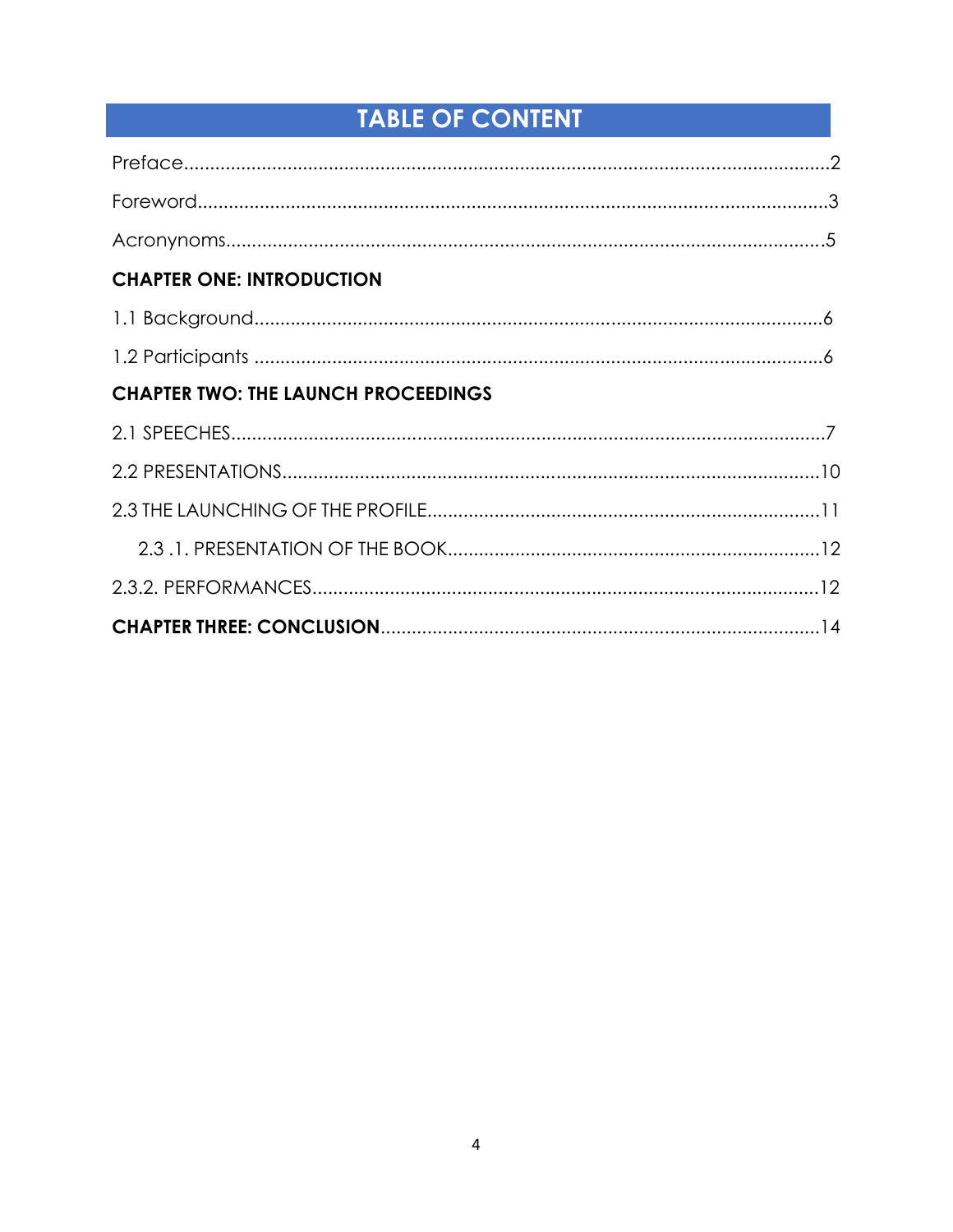### **ACRONYMS**

- CCODE Centre for Community Development
- CDS City Development Strategy<br>CCJP Catholic commission for Just
- Catholic commission for Justice and Peace
- CPRO Chief Public Relations Officer
- EU European Union
- LCC Lilongwe City Council
- MLGRD Ministry of Local Government and Rural Development
- M&E Monitoring and Evaluation
- NGO Non-Governmental Organization
- NSO National Statistical Office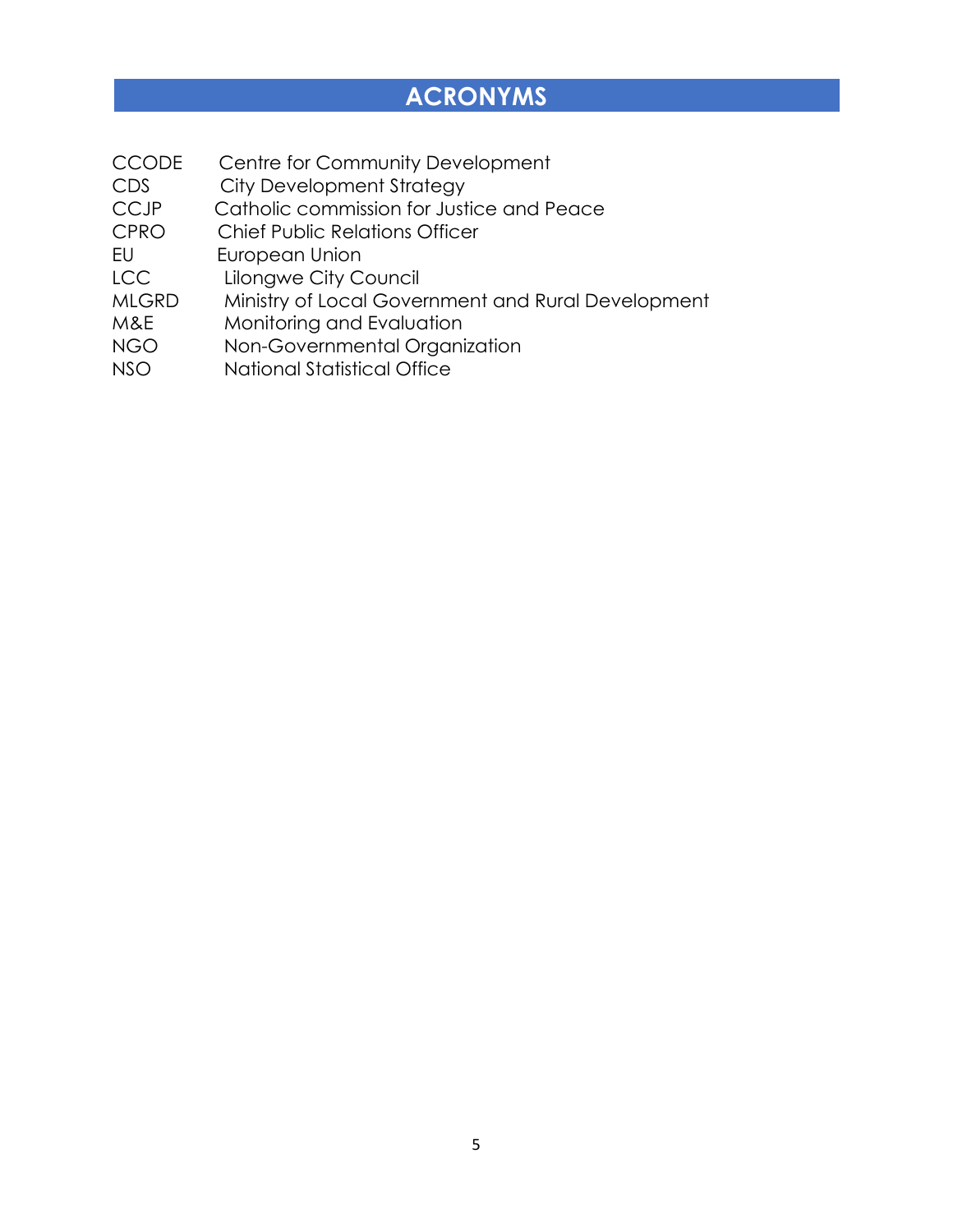### **CHAPTER ONE: INTRODUCTION**

### **1.1 Background**

Lilongwe, just like any other city in Malawi, is facing rapid urbanization with the growth rate averaging more than 4 percent per annum. It is actually, the fastest growing city in the country.

The city is therefore faced with the need to properly plan for the rapid urban population growth to mitigate the negative impacts that a lack of forward planning for rapid urbanization would bring. At the same time, Lilongwe city is faced with the challenge of providing shelter and basic urban services to its existing population. To respond to these challenges, Lilongwe City Council established the ward fund in the 2021/22 fiscal year. The aim of the fund is to give back to the community thereby alleviating their poverty. However, in order to provide the necessary and appropriate interventions to city dwellers, there was a need first to understand the issues facing the city.

Through a consultative process with city stakeholders and various Governance structures across the city, the Lilongwe City Council developed the Ward-level Urban profile with support from the Tilitonse Foundation through CCJP. The Ward-Level Urban profile provides a good basis for proper coordination of interventions by the council and other actors including community-based organizations, nongovernmental organizations, donors, etc

It is in line with this, that the Lilongwe City Council in collaboration with stakeholders conducted a Ward-level Urban profile launch on 18<sup>th</sup> May, 2022 at Sunbird Capital Hotel in Lilongwe.

### **1.2 Participants**

The participants were drawn from various departments and organizations across Lilongwe city. The participants consisted of staff from the Ministry of Local Government, Ministry of Economic planning, Lilongwe City Council, community leaders, Councilors, the media fraternity, UN-Habitat, the civil society organizations, INGOs, etc.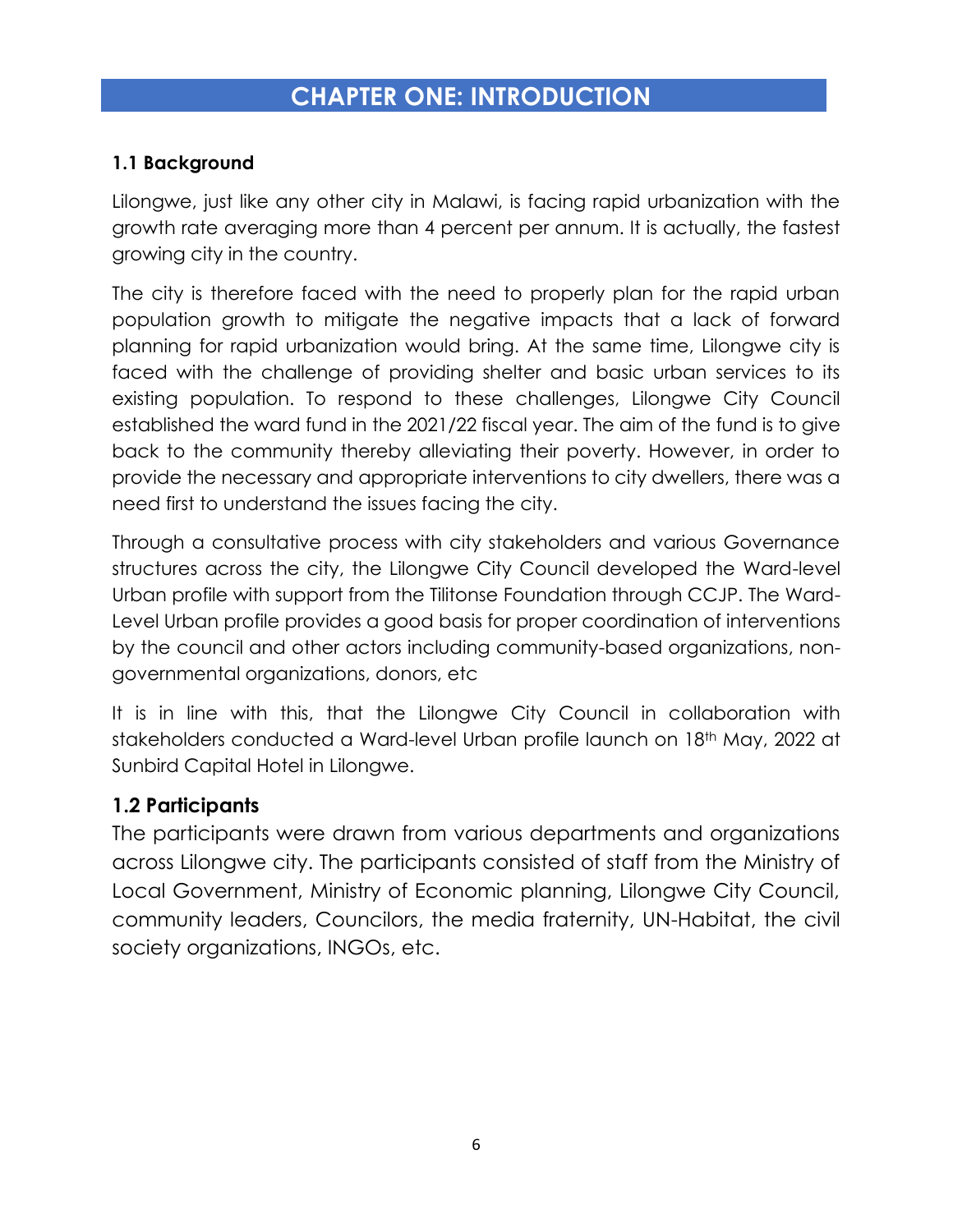

Fig.1 Some of the participants at the profile Launch.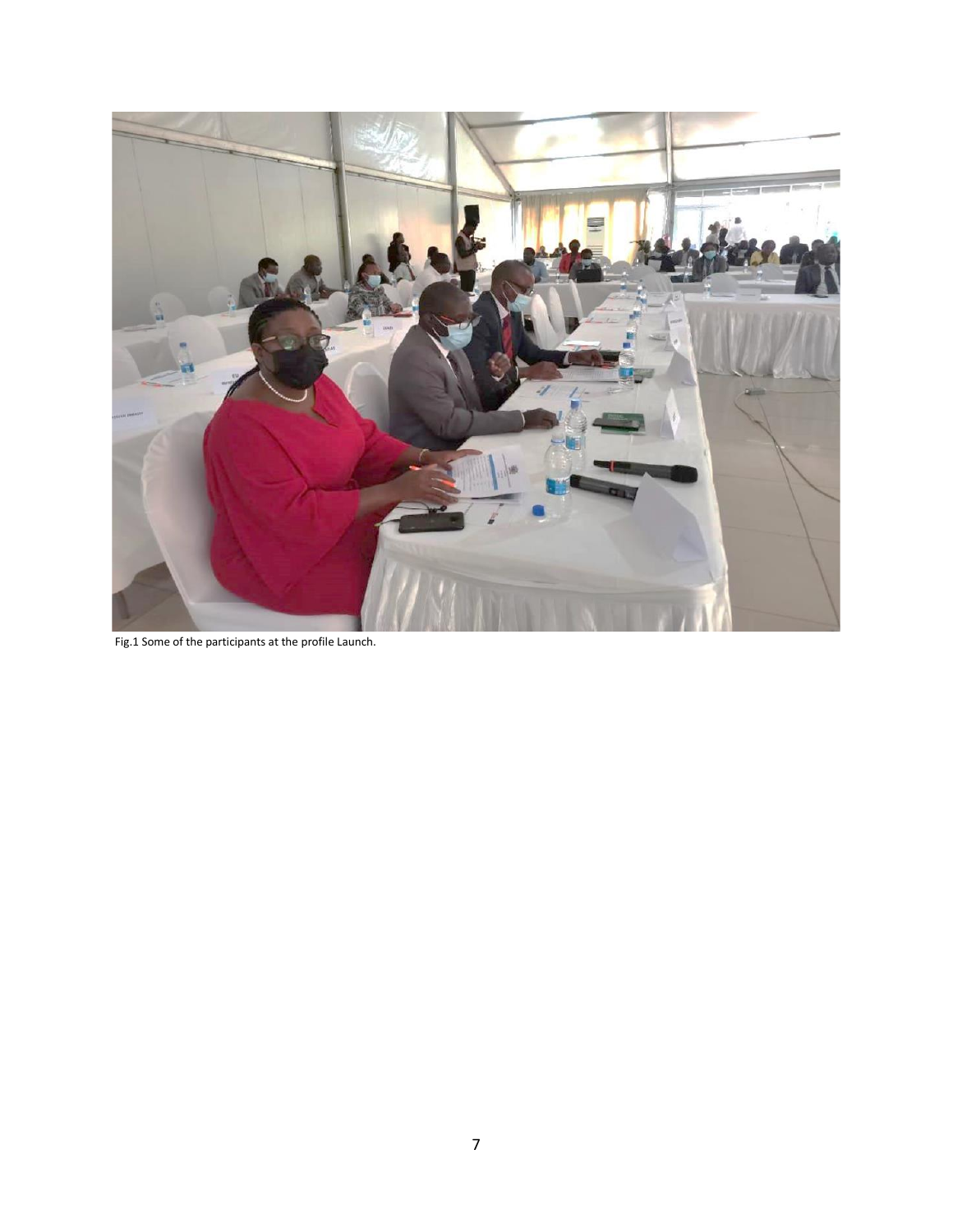### **CHAPTER TWO: THE LAUNCH PROCEEDINGS**

#### **CHAPTER TWO: THE LAUNCH PROCEEDINGS**

The meeting was coordinated by Tamara Chafunya, the CPRO for Lilongwe City Council. She requested a volunteer to open the meeting with a word of prayer which was offered by Mr. Vitumbiko Lungu of the City Council. Thereafter several speeches were made by different stakeholders.

#### **2.1SPEECHES**

The first speech was made by the Director of Planning and Economics, Mr. Hilary Kamela, for the Lilongwe City council. In his speech, representing the Chief Executive Officer, he thanked all participants for attending the launch of the Lilongwe Ward Level Urban Profile being the first of this kind to be launched in Malawi.



Fig 2. Mr. Kamela making his speech

He also said that community participation in all projects was quite difficult but with the help of partners it had been made possible hence helping good governance.

The Director of Planning had informed participants that the Lilongwe City council established the ward fund in the 2021/22 fiscal year. The fund aimed at giving back to the community thereby alleviating their poverty.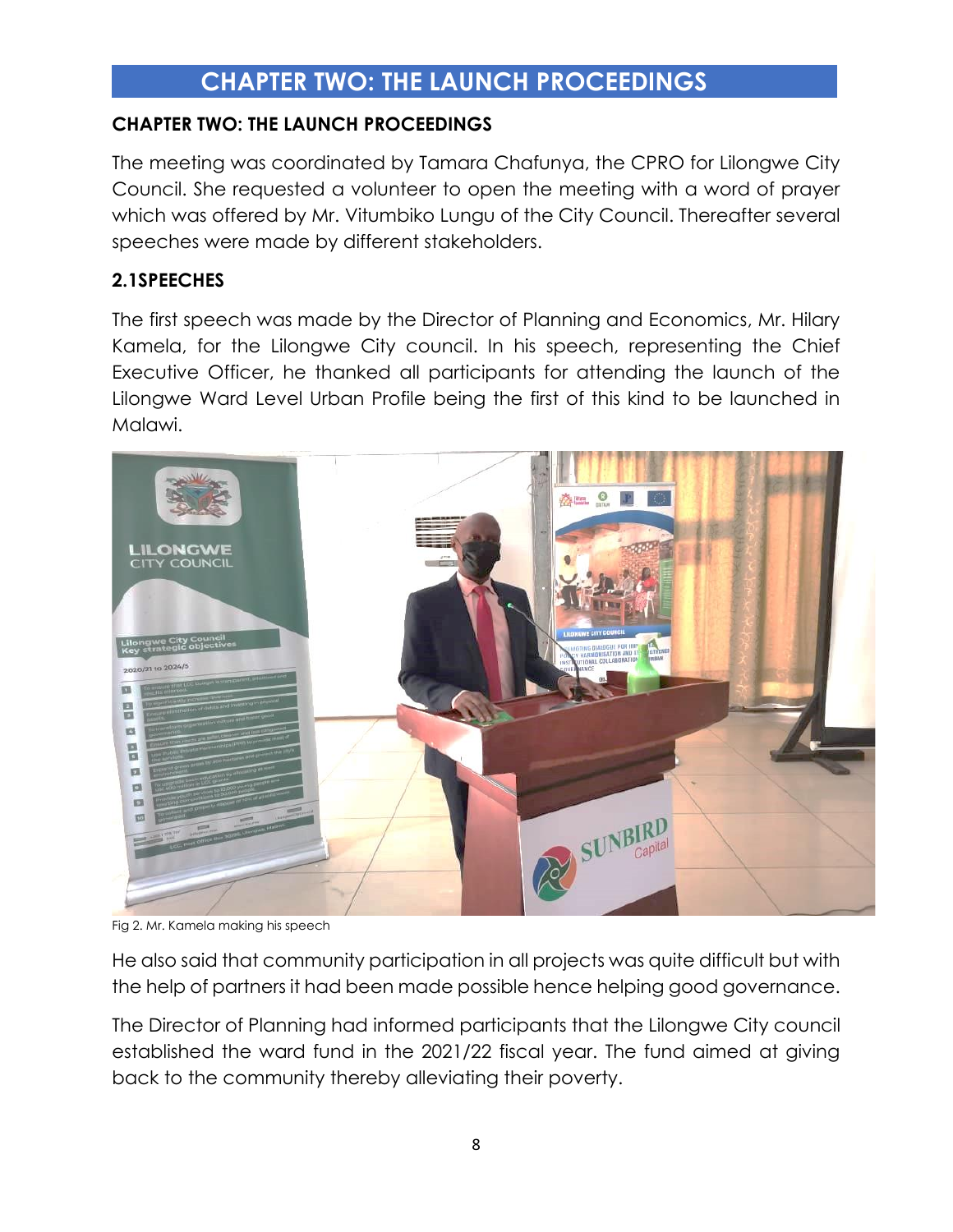He further highlighted on the background, methodology, and processes of how the Lilongwe Urban Level profile was developed. He also said that ward-level profiles are in line with the decentralization policy as community members were involved from the beginning.

The second speech was done by Mrs. Lingalileni Muhowa, the Country Director of Oxfam. In her speech, she thanked and congratulated Lilongwe City Council for Launching the Lilongwe Urban Ward Level Profile. She also acknowledged the good relationship that exists between Oxfam and Lilongwe City Council in promoting the vision and the mission of Lilongwe City.



Fig 3. The country director of Oxfam making her speech

She further assured LCC that Oxfam would continue in complementing the Lilongwe City Council's efforts by supporting them both technically and financially.

The third speech of the day was done by, Robert White, the Chief Executive Officer of the Tilitonse foundation. He joined Oxfam in congratulating LCC on becoming the first council to launch Ward-level profiles. He said that the milestone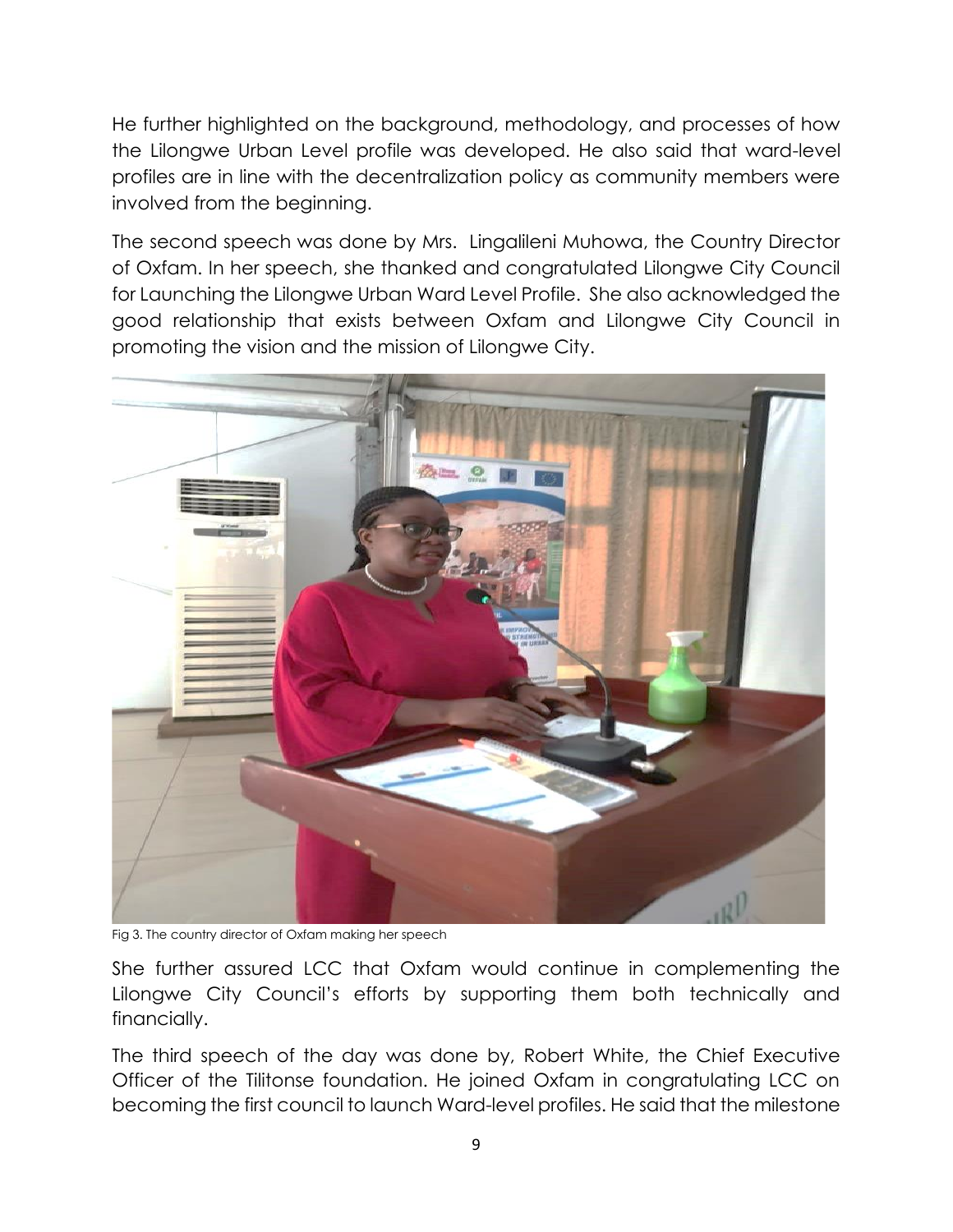had demonstrated commitment in improving service delivery for the betterment of Lilongwe residents. He continued by saying that promoting transparency and accountability is important in the way that it promotes the spirit of ownership on projects taking place in the areas. He believed that the ward level profiles were part and parcel of promoting the spirit of ownership by the community hence promoting sustainability in all projects. He concluded by saying that his organization is very excited to be associated with the successful development of the profile and urged the council to ensure that the document is translated into desired improved service delivery.

### **2.2. PRESENTATIONS**

The first presentation was done by Mr. Kasamira, the Deputy Director of planning and economics for the Lilongwe City Council. The presentation was on the Lilongwe Urban Level Socioeconomic Profile main document. The presentation focused on the background, methodology, findings and recommendations in the main document.



Fig 3 Mr. Kasamila Making his presentation.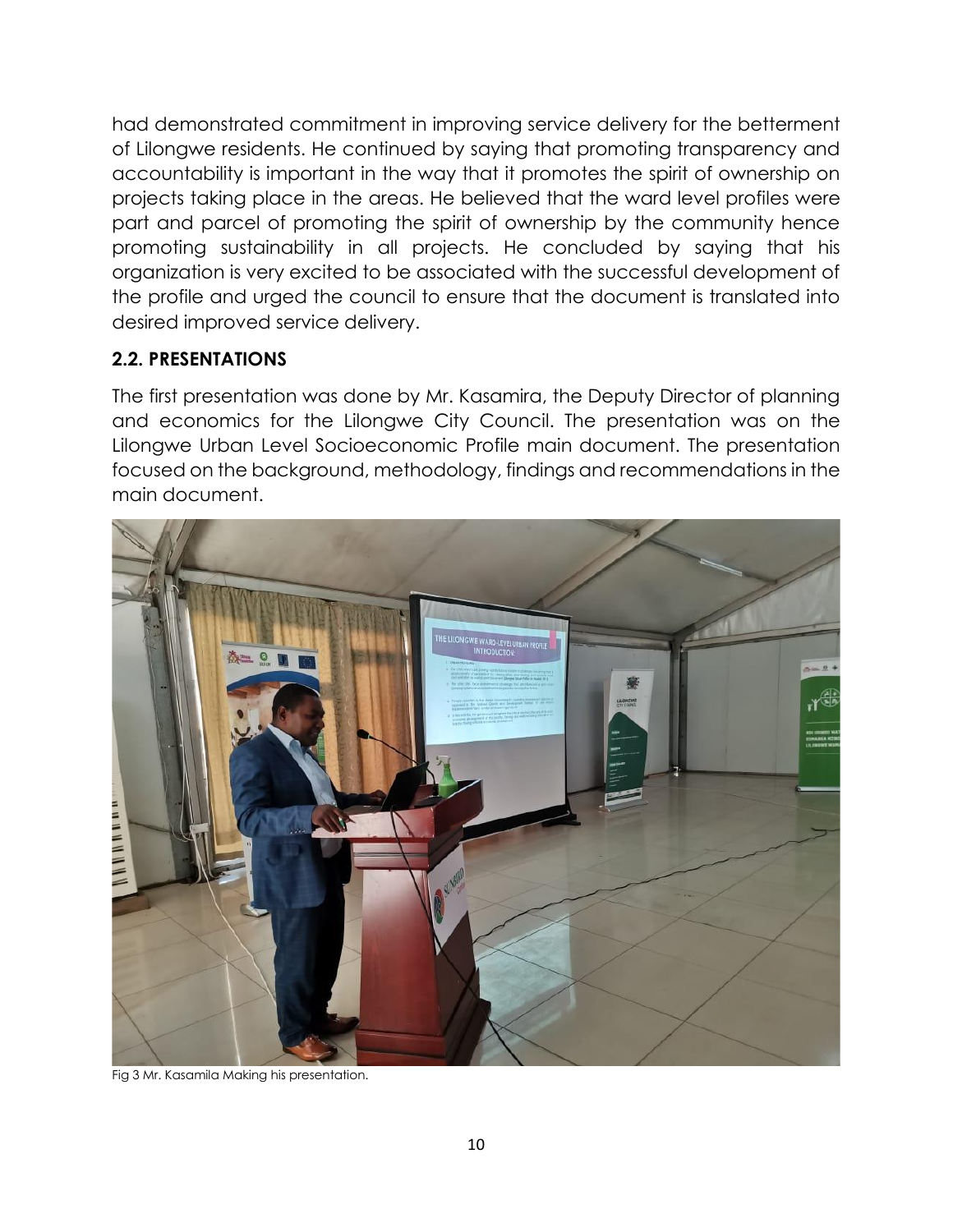The last presentation was done by Mr. Lungu, the economist for Lilongwe City Council. The presentation had focused on the socioeconomic status of the Chinsapo 2 ward.

#### **2.3. THE LAUNCHING OF THE PROFILE DOCUMENTS**

The Guest of Honor, Cllr Rynold Chakakala Chaziya representing the Mayor of Lilongwe City, extended his gratitude to all participants and stakeholders for their contributions, patience, and hard work in coming up with the ward level profile. He particularly thanked CCJP, Tilitonse Foundation, European Union, OXPHAM, EU, and all Ward Governance structures for their efforts and full commitment to the preparation of the Lilongwe Ward Level Urban profile.



Fig 4 Guest of Honor declaring the Lilongwe Urban Ward Level Profile launched

He argued all partners to implement all that is written in the profiles as they contained the voice of the community. With gratitude and excitement, Cllr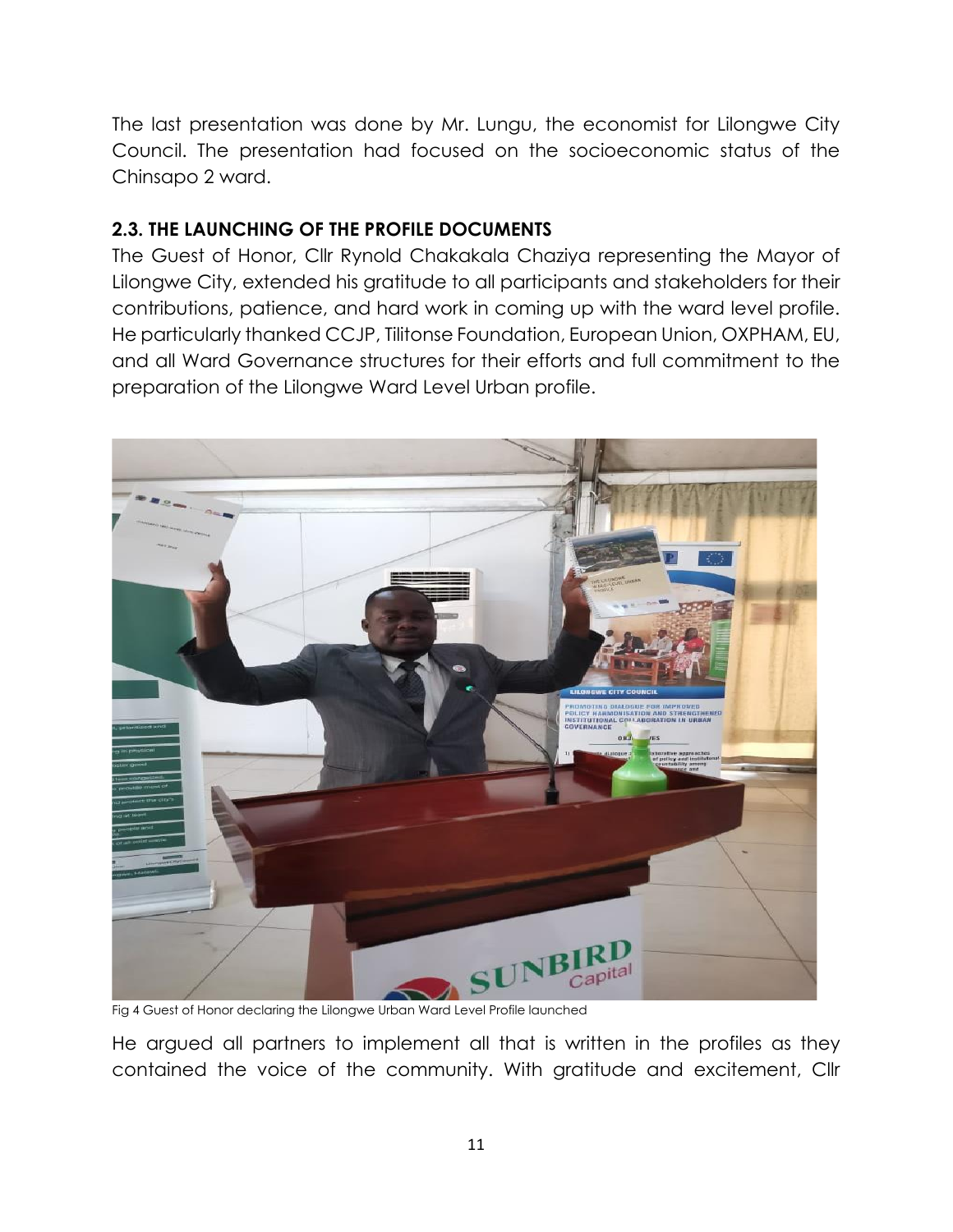Rynold Chakakala Chaziya then declared the Lilongwe Ward Level Urban Profile launched at exactly 12:04.

### **2.3.1. PRESENTATION OF THE DOCUMENTS**

After finalizing his speech, the guest of honor proceeded with the distribution of copies of the profiles to the selected few stakeholders that were present at the launch.



Fig 5 Tilitonse Foundation representative receiving his copy of the Lilongwe Ward Level Urban Profile.

### **2.3.2. PERFORMANCE**

This auspicious occasion was also graced by a number of dances including Beni, Chimtali, and Manganje. All of these dances were performed by the LCC dancing group.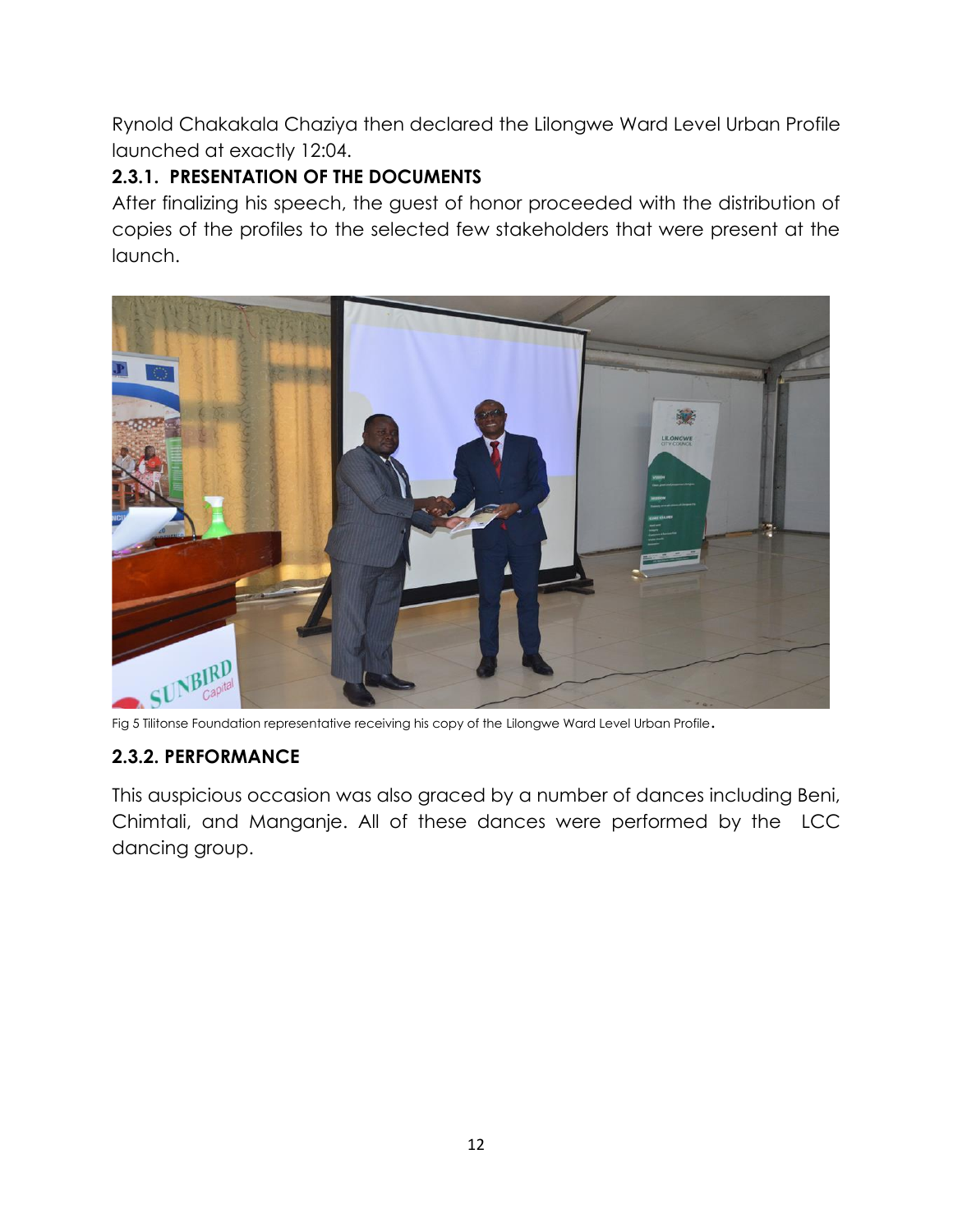

Fig 6 Shows the Beni Cultural dance at play – as performed by the LCC dance group during the launch